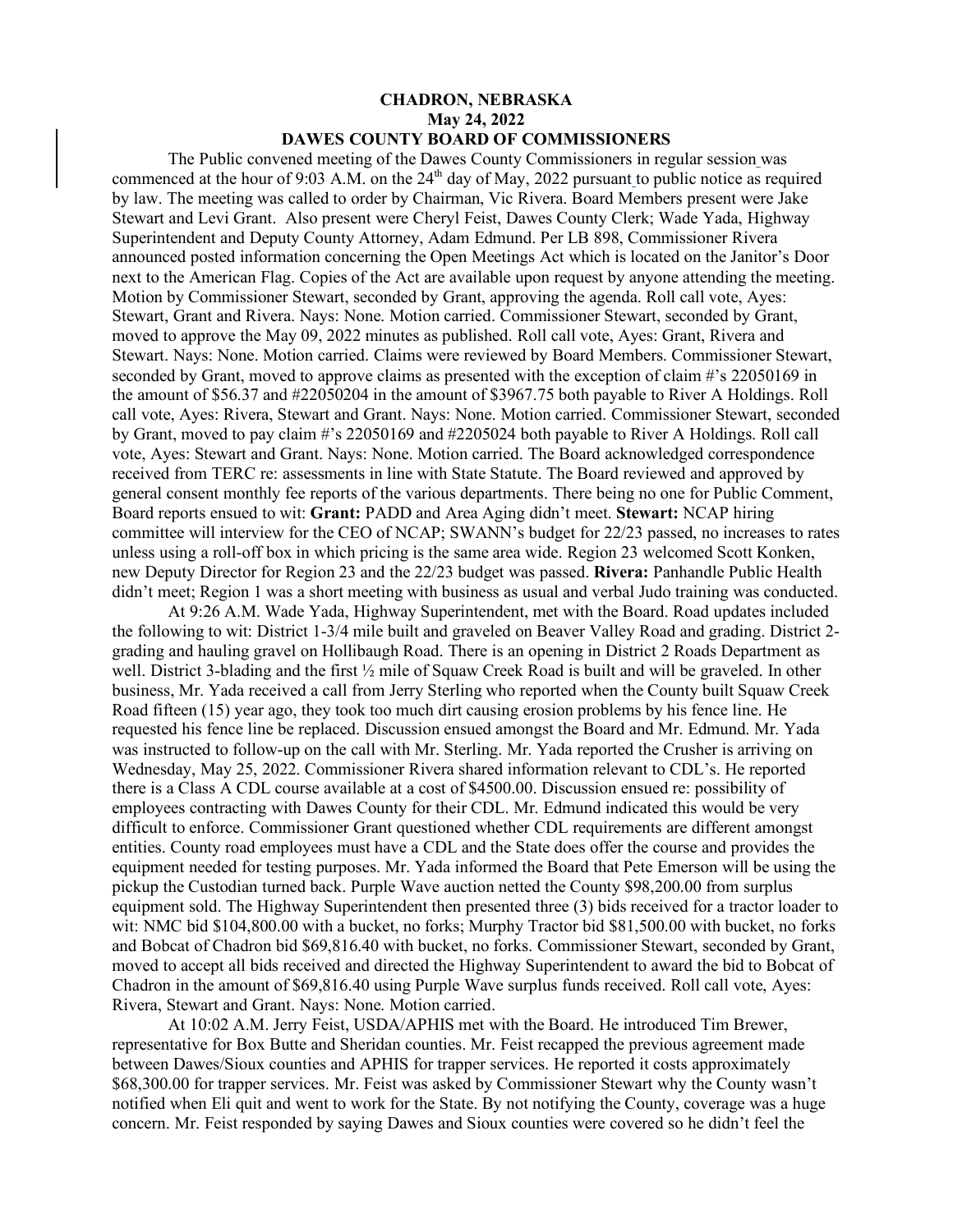need to call the counties involved. Discussion ensued. Dawes and Sioux counties will need to work together to acquire trapper services. Commissioner Grant reiterated the importance of notifying the counties involved when a trapper leaves. Commissioner Rivera will attend the Sioux County Board meeting in June to continue the trapper discussion. The Board recessed at 10:22 A.M. and reconvened to regular session at 10:30 A.M. during which time Commissioner Stewart showed the other two (2) Commissioners what is being considered for office moves.

At 10:30 A.M. Brad Streeks, Custodian, presented two (2) bids received from Downs Rural Service to install sprinklers on the Southwest corner of the Courthouse. Downs bid \$10,541.18 for inside the sidewalk and \$16,318.65 for outside the sidewalk. The Board accepted the bids received from Downs Rural Service and instructed the Custodian to obtain one (1) more bid and a decision will then be made by the Board on the project.

At 10:36 A.M. Kerri Rempp, Tourism Director, met with the Board. Three (3) Tourism Grants were presented for Board approval to wit: White River Wacipi in the amount of \$1600.00 to host a Powwow at the Crawford City Park the end of June; Crawford Chamber in the amount of \$2150.00 to promote July  $4<sup>th</sup>$  activities in Crawford and Peabody Fiddle Contest in the amount of \$675.00 to host the fiddle contest in Crawford City Park in July. Commissioner Stewart, seconded by Grant, moved to approve all three (3) grants as presented. Roll call vote, Ayes: Stewart, Grant and Rivera. Nays: None. Motion carried. Ms. Rempp also presented a surplus request to surplus a laptop that no longer works. Commissioner Stewart, seconded by Grant, moved to surplus the laptop, tag#02075 and dispose of the laptop. Roll call vote, Ayes: Grant, Rivera and Stewart. Nays: None. Motion carried. Ms. Rempp reported the Post Playhouse Improvement Grant for \$100,000.00 has been abandoned by the City of Crawford. The Travel Board requested the initial \$30,000.00 given to the City of Crawford be returned. Ms. Rempp said the Travel Board has received the \$30,000.00 back from the City of Crawford. There was an economic impact study done re: Tourism and it was reported tourism increased by 70% in 2021 resulting in a 30,000,000.00 impact on Dawes County. Ms. Rempp left the meeting. In other business the Board reviewed a Courtyard application submitted by Jim Hawk for use of the Courtyard during Fur Trade Days scheduled July 7-10, 2022. Commissioner Stewart, seconded by Grant, moved to approve the Courtyard application for use of the Courtyard July 7-10, 2022. Roll call vote, Ayes: Rivera, Stewart and Grant. Nays: None. Motion carried. Ron Moore joined the meeting.

At 11:19 A.M. A motion to enter executive session for a legal matter was made by Commissioner Stewart, seconded by Grant. Roll call vote, Ayes: Stewart, Grant and Rivera. Nays: None. Motion carried. At 11:29 A.M. a motion to end executive session was made by Commissioner Stewart, seconded by Grant. Roll call vote, Ayes: Stewart, Grant and Rivera. Nays: None. Motion carried.

At 11:30 A.M. The Chairman declared the Public Hearing re: ARPA projects open to solicit input, suggestions and hear from entities interested in ARPA funds. Commissioner Stewart read aloud a listing of potential ARPA funding projects suggested. They include Mobius Communications; Closer to Home; Roads equipment purchase; Whitney Warning Siren; Infrastructure gravel roads; Crawford Senior Citizens; Radios-Sheriff; Radios-Chadron & Crawford Fire Districts and 250 Main Street-windows. Applications must be submitted for all outside entities requesting ARPA funds. Joni Jespersen, Mobius, requested additional ARPA funding to continue the Broadband project being done by Mobius Communications. She shared a map of the potential area being considered. Rachel Johnson, RSVP, reiterated Closer to Home is still recovering from two (2) years of COVID impact and is requesting less than \$30,000.00 for Closer to Home. Crawford Senior Citizens Center presented a listing of items they are in dire need of and Commissioner Grant gave the letter to the Board. Commissioner Grant reported he feels there is an overlap of food services available to citizens in the area as he visited with several area residents concerning the food services available. The Senior Citizens center will not turn down an individual if they can't afford to make a donation or buy a lunch ticket. He reported there is a soup kitchen at the College, Closer to Home, Meals on Wheels, Backpack program, NCAP food distributions, Church pantry's and Helping Hands program. He did report there are some negative feelings in the community regarding the current food programs. He indicated for the record, once ARPA funds are distributed these entities applying for funds will be on their own for future funding as the County won't be able to continue funding the projects. Rachel Johnson briefed the Board on the types of fundraising done for some of these programs. Procurement procedures were discussed regarding ARPA funds. There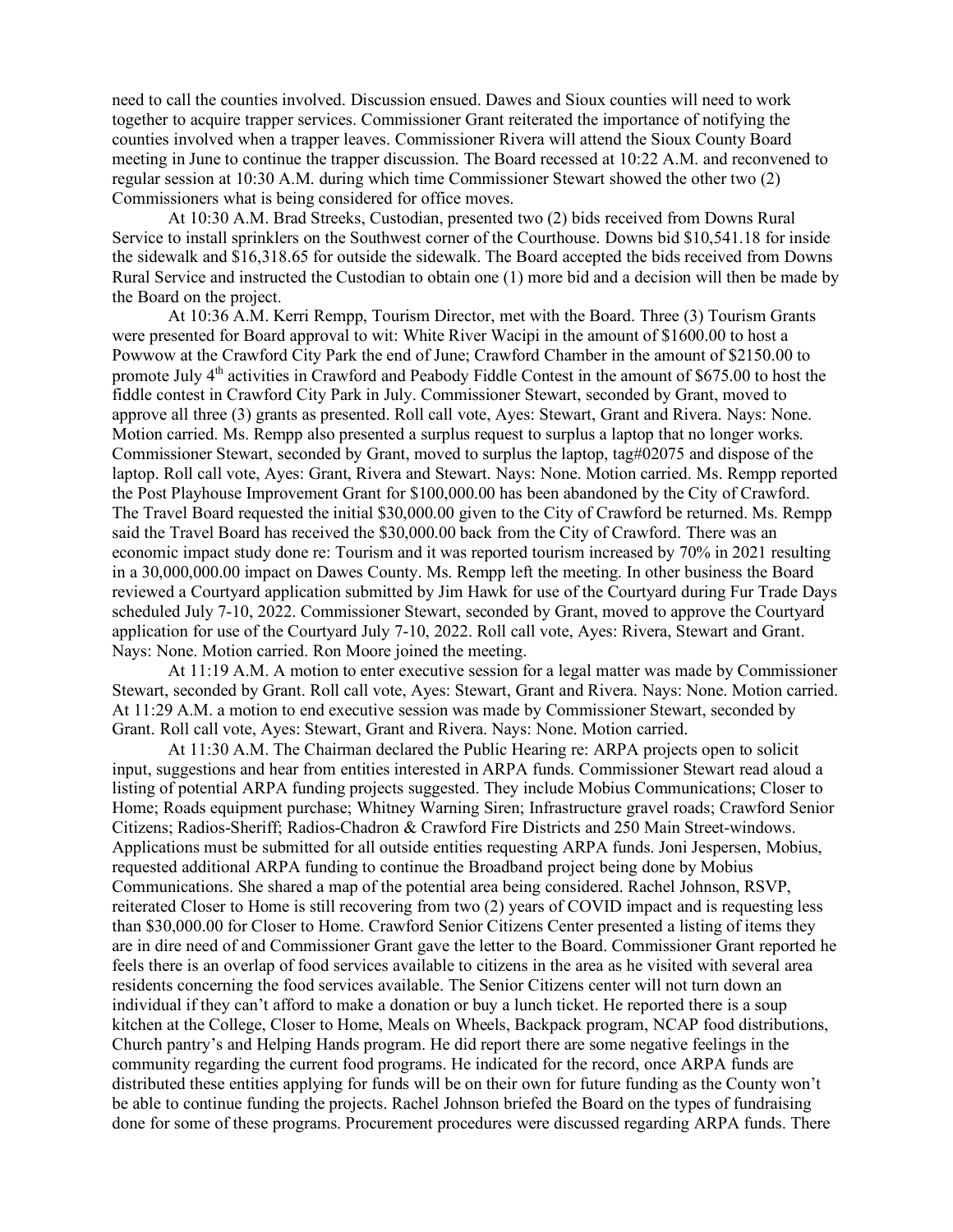being no one else present from the Public to comment the Chairman closed the Public Hearing at 12:05 P.M.

At 12:06 P.M. Ron Moore presented an SDL application for a State Park celebration to be held June 11, 2022. Commissioner Grant kindly reminded Mr. Moore that any Agenda items need to be brought to the County Clerk prior to meetings so the Board can review the information prior to meetings. Commissioner Grant, seconded by Stewart, moved to approve the SDL submitted by Ron Moore and directing the Chairman to sign such. Roll call vote, Ayes: Grant, Rivera and Stewart. Nays: None. Motion carried.

At 12:15 P.M. Jenny Borie, Audrey Pickering and Deb Lesmeister met with the Board re: HR Department. Lindy Coleman, Assessor, joined the meeting. Jenny Borie asked the Board what they are wanting in a HR Department. Mr. Stewart indicated for the record the Clerk's Office did a good job handling the HR Department when they had it. He regretted shutting down the department when the Clerk's office had it but the County has been through four (4) HR Director's since that time. Commissioner Grant feels the HR Department should be under the Clerk's office. Lindy Coleman, Assessor, reported she contacted several other counties and the Clerk's office handles the HR Department and grievances need a place to go that's neutral, other than the Courthouse. Salary was discussed. Adam Edmund wants one (1) contact for HR. The three (3) individuals from the Clerk's Office were asked to put together a proposal for the Board to consider. Lindy Coleman, Assessor, reported the personnel policy handbook will be re-done and typed by committee members.

There being no further business before the Board the meeting was adjourned at 12:41 P.M. The next meeting of the Dawes County Commissioners will be held on June 14, 2022 beginning at 9:00 A.M. with a Board of Equalization meeting, followed by the Commissioner meeting at approximately 9:20 A.M. Both meetings will be held in the Commissioner room. The agenda will close at noon on June 09, 2022. **All Resolutions adopted by the Dawes County Board of Commissioners are available for public inspection during normal business hours of the County Clerk's Office.**

 **Cheryl Feist Dawes County Clerk \_\_\_\_\_\_\_\_\_\_\_\_\_\_\_\_\_\_\_\_\_\_\_\_\_\_\_\_\_\_\_\_\_\_\_\_** 

 **ATTEST: \_\_\_\_\_\_\_\_\_\_\_\_\_\_\_\_\_\_\_\_\_\_ DAWES COUNTY COMMISSIONERS** 

## **May 24, 2022 the following claims were audited, allowed and warrant orders drawn on the respective accounts: Key for claims:** 100=General Fund; 200=Roads Fund; 650=HwyBridgeBuyback Program Fund; 990=Visitor's Fund; 1100=Reappraisal Fund; 1150=Preservation&Modernization Fund; 1900=Veterans Aid Fund; 2360=Drug Fund; 2500=Grants Fund; 2501=CDGB Fund 2700=Inheritance; 2910-911=Emergency Communications; 2913=Wireless Communications; 4600= Bond Payment Fund

| <b>FUND</b> | <b>NAME</b>                                 | <b>TOTCLAIMS</b> |
|-------------|---------------------------------------------|------------------|
|             | 100 AFLAC                                   | \$1,513.62       |
|             | 100 AMERITAS LIFE INSURANCE CORP            | \$11,054.05      |
|             | <b>100 BLACK HILLS ENERGY</b>               | \$112.17         |
|             | 100BLOOM                                    | \$48.00          |
|             | 100 BLUE CROSS & BLUE SHIELD OF NE          | \$35,666.70      |
|             | 100 BRANDT COURT REPORTING                  | \$355.88         |
|             | 100 CASH-WA DISTRIBUTING CO                 | \$2,405.75       |
|             | 100 CENTURY BUSINESS PRODUCTS INC           | \$125.69         |
|             | 100 CHADRON COMMUNITY HOSPITAL & HEALTH     | \$4,849.17       |
|             | 100 CHADRON MEDICAL CLINIC                  | \$285.48         |
|             | 100 CONSOLIDATED MANAGEMENT COMPANY         | \$126.41         |
|             | 100 CRAWFORD CLIPPER/HARRISON SUN           | \$642.37         |
|             | 100 CRITES, SHAFFER, CONNEALY, WATSON, HARF | \$1,648.60       |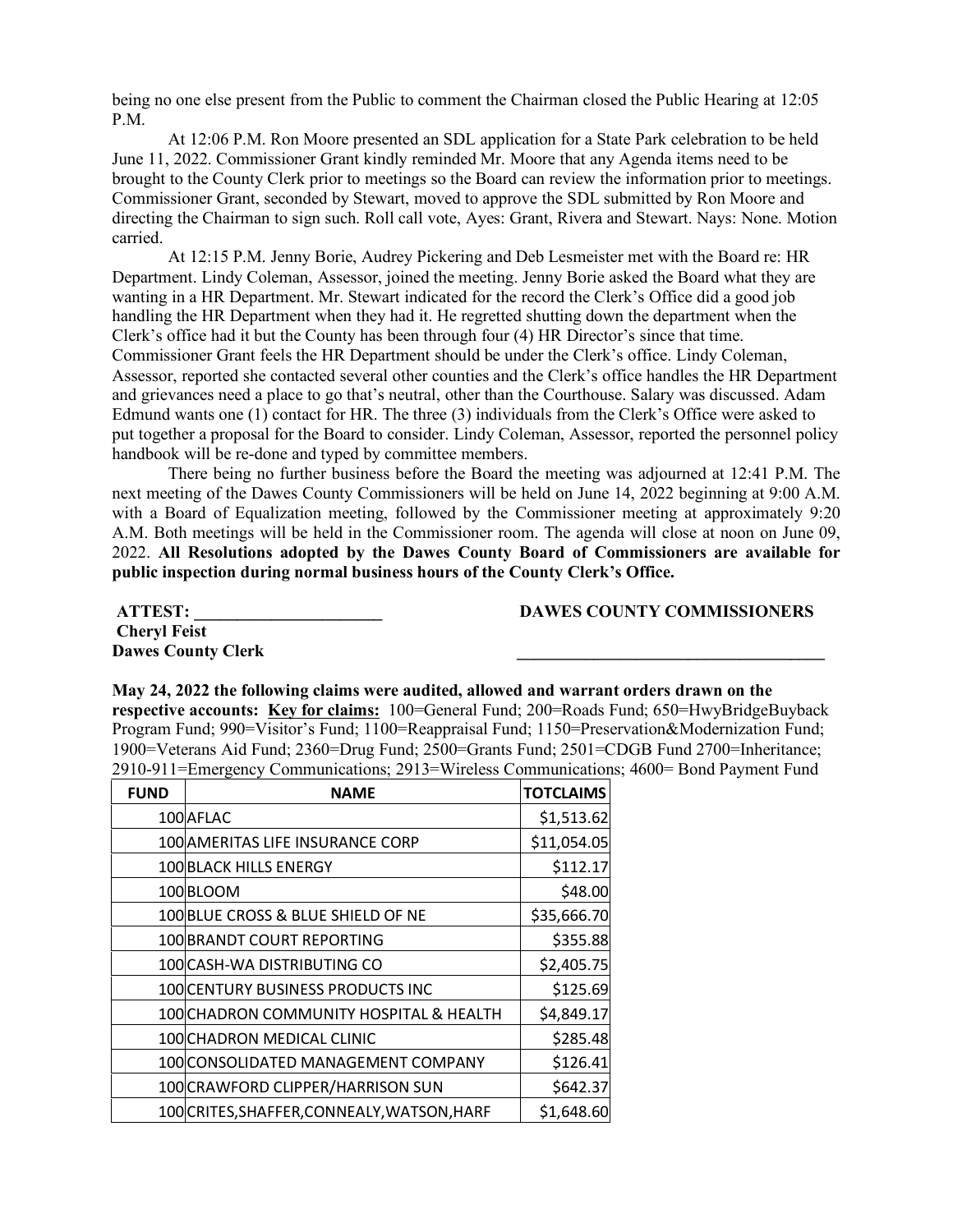| 100 CULLIGAN-CO ATTORNEY                    | \$10.00     |
|---------------------------------------------|-------------|
| 100 CULLIGAN-DIST COURT                     | \$19.50     |
| 100 CULLIGAN-HR                             | \$34.50     |
| 100 CULLIGAN-PUBLIC DEFENDER                | \$10.00     |
| 100 CULLIGAN-WEED                           | \$19.50     |
| 100 DAS STATE ACCOUNTING                    | \$296.04    |
| 100 DAWES COUNTY DISTRICT COURT             | \$420.00    |
| 100 DAWES COUNTY SHERIFF'S OFFICE           | \$154.00    |
| 100 DAWES COUNTY TREASURER                  | \$628.00    |
| 100 DOUGLAS, KELLY, OSTDIEK, OSSIAN, BRODER | \$1,455.00  |
| 100 ELECTION SYSTEMS & SOFTWARE INC         | \$2,300.88  |
| 100 A ELLIOTT LAW                           | \$330.00    |
| 100 MICHAEL FELTON                          | \$525.00    |
| 100 FIRST BANKCARD/E-911                    | \$139.81    |
| 100 FIRST BANKCARD/VETERANS                 | \$921.69    |
| 100 FIRST NATIONAL BANK, NORTH PLATTE       | \$18,397.57 |
| 100 LYNN FITZGIBBON                         | \$20.00     |
| 100 LOLA GARNER                             | \$49.25     |
| 100 GREAT PLAINS COMMUNICATIONS             | \$2,151.46  |
| 100GWORKS                                   | \$17,155.00 |
| 100 HARRIS SALES COMPANY INC                | \$82.80     |
| 100 HI-TECH CAR CARE                        | \$128.55    |
| 100 HOLIDAY INN-KEARNEY                     | \$192.00    |
| 100 IDEAL LINEN SUPPLY, INC                 | \$140.99    |
| 100 JUSTICE DATA SOLUTIONS, INC             | \$2,800.00  |
| 100 DEANN KOERBER                           | \$45.00     |
| 100 LUMEN TECHNOLOGIES, LLC                 | \$16.27     |
| 100 LUMEN TECHNOLOGIES GROUP                | \$25.79     |
| 100 LUMEN TECHNOLOGIES, LLC                 | \$5.57      |
| 100 MIPS INC                                | \$923.32    |
| 100 NE ASSOC CO CLERKS, REG DEEDS, ELEC C   | \$125.00    |
| 100 NE HEALTH AND HUMAN SERVICES SYSTEM     | \$90.00     |
| 100 NEBRASKA DEPARTMENT OF REVENUE          | \$2,328.62  |
| 100 NEBRASKA PUBLIC POWER DIST-E911         | \$30.00     |
| 100 NEBRASKA PUBLIC POWER DISTRICT          | \$1,529.74  |
| 100 NEBRASKA TOTAL OFFICE/SHERIFF           | \$82.47     |
| 100 NIRMA                                   | \$5,000.00  |
| 100 CANDACE NOLLETTE                        | \$30.00     |
| 100 NORTHWEST RURAL PUBLIC POWER DIST       | \$194.36    |
| 100 PETERSEN DRUG                           | \$432.26    |
| 100 QUILL CORPORATION                       | \$196.96    |
| 100 RAPID CITY JOURNAL/WEBSITE              | \$99.00     |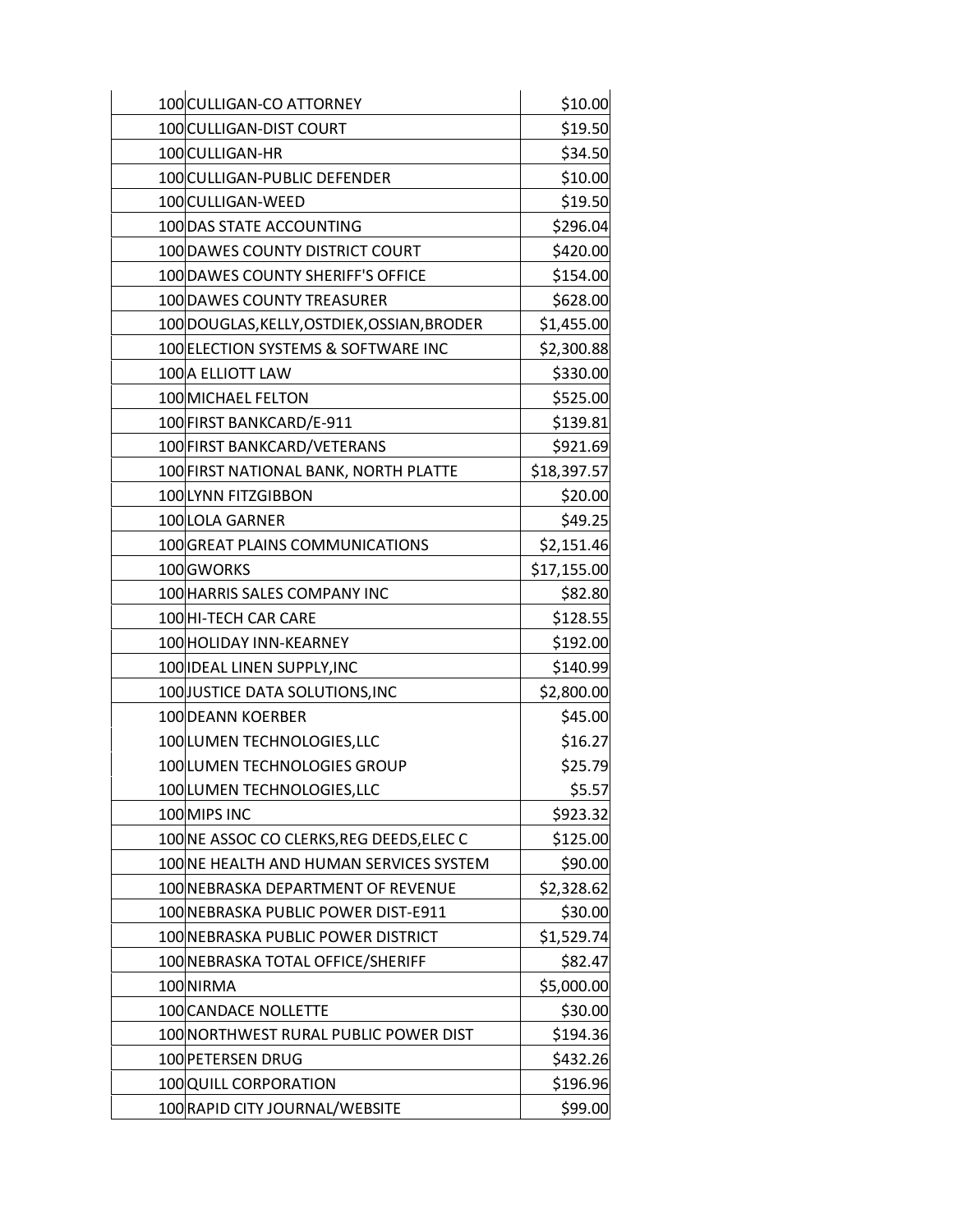| 100 RIVER A HOLDING LLC                 | \$56.37     |
|-----------------------------------------|-------------|
| 100 SADDLE ROCK ONE STOP                | \$1,202.61  |
| 100 JESSICA M SANFORD                   | \$30.00     |
| 100 SCOTTS BLUFF CO DETENTION CENTER    | \$9,014.10  |
| 100 SIMMONS OLSEN LAW FIRM, PC          | \$423.00    |
| 100SKAVDAHL & EDMUND                    | \$5,715.18  |
| 100 SKEETERS AUTO PARTS INC             | \$22.53     |
| 100 THOMSON WEST PAYMENT CENTER         | \$3,475.02  |
| 100 VERIZON WIRELESS/E911               | \$84.24     |
| 100 VIAERO WIRELESS-WEED                | \$81.21     |
| 100 VSP VISION PLAN                     | \$224.18    |
| 100 WESTERN COMMUNICATIONS, INC         | \$462.50    |
| 100 XEROX CORPORATION/E911              | \$502.30    |
| 100 XEROX CORPORATION/SHERIFF           | \$75.64     |
| 200 AFLAC                               | \$439.26    |
| 200 AMERITAS LIFE INSURANCE CORP        | \$1,560.78  |
| 200 BARTLETT RANCH                      | \$9,600.00  |
| 200 BAUERKEMPER'S INC                   | \$25.90     |
| 200 BLACK HILLS ENERGY                  | \$139.91    |
| 200 BLUE CROSS & BLUE SHIELD OF NE      | \$1,337.98  |
| 200 CHADRON ACE HARDWARE                | \$65.65     |
| 200 DAWES COUNTY TREASURER              | \$75.00     |
| 200 FIRST NATIONAL BANK, NORTH PLATTE   | \$5,640.07  |
| 200JOHN DEERE FINANCIAL-ROADS           | \$485.70    |
| 200 KAISER TIRE MOBILE SERVICE          | \$299.00    |
| 200LUMEN TECHNOLOGIES GROUP             | \$5.57      |
| 200 MEDICAL ENTERPRISES, INC            | \$110.00    |
| 200 MONTANA CSED SDU-WAGE WITHOLDING    | \$165.00    |
| 200 MSC INDUSTRIAL SUPPLY CO.           | \$52.52     |
| 200 NEBRASKA DEPARTMENT OF REVENUE      | \$1,211.40  |
| 200 NEBRASKA PUBLIC POWER DISTRICT      | \$73.78     |
| 200 NKC TIRE                            | \$736.44    |
| 200 NMC EXCHANGE LLC/NEBRASKA MACHINERY | \$18,152.72 |
| 200 NORTHWEST RURAL PUBLIC POWER DIST   | \$145.90    |
| 200 PHILLIPS F & T INC                  | \$879.68    |
| 200 RIVER A HOLDING LLC                 | \$3,967.75  |
| 200 STURDEVANT'S AUTO PARTS             | \$430.98    |
| 200 VSP VISION PLAN                     | \$113.18    |
| 200 WESTCO                              | \$15,148.13 |
| 990 AMERITAS LIFE INSURANCE CORP        | \$67.10     |
| 990 BLUE CROSS & BLUE SHIELD OF NE      | \$97.89     |
| 990 FIRST NATIONAL BANK, NORTH PLATTE   | \$111.86    |